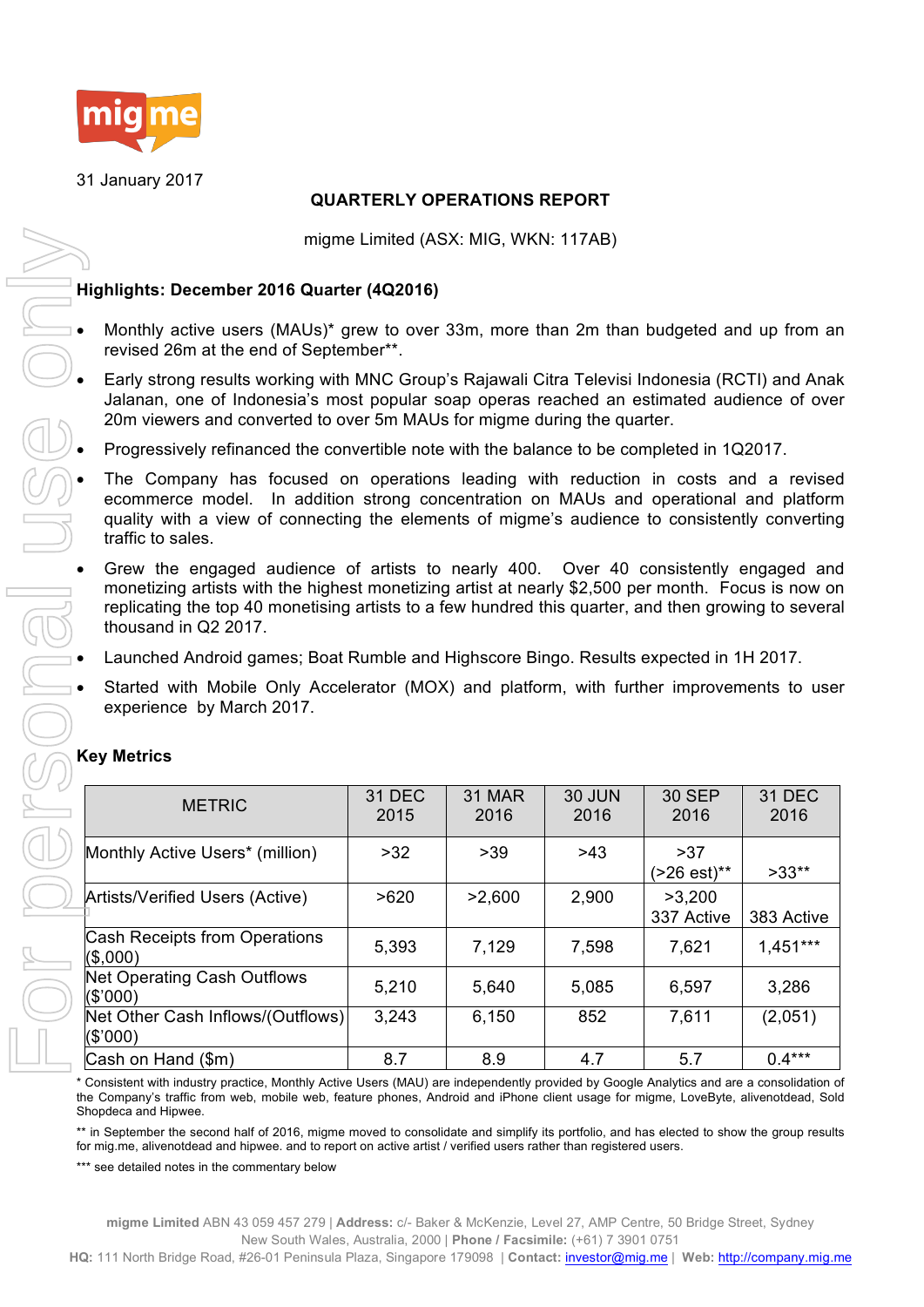# **Overview**

migme is pleased to announce its fourth quarter 2016 results. The vision for migme remains substantially unchanged: to build and monetise a social entertainment platform for the next wave of Internet users coming online across South and South East Asia .

In spite of distractions associated with refinancing the existing convertible notes, the Company made substantial progress in quality of operations and being able to connect the dots between a corporate opportunity and financial results for the Company, and moving towards a lower operating cost profile. Results can be seen in better than expected MAU results, rising consistency between artists and audience engagement and monetization, and gaming results. Subject to market risks and business conditions, consistency and scale of each of the elements will be key to delivering a cashflow positive result in 2017. to the month of the month of the component of the component of the component of the component and the component and contents of the component and contents of the component and contents of the component and contents of the

A detailed overview of operations is as follows.

# **Audience development and engagement**

The Company made three significant advances during the period:

(1) consolidated and simplified its audience strategy around 3 key assets (migme, alivenotdead and hipwee) and grew that to a higher than expected 33m MAUs,

(2) realized over 5m MAUs as a result of working with a full format programme Anak Jalanan, and

(3) reached a level of consistency and repeatability with its top 40 Artists and Content creators and is now looking to scale in the Company's priority countries.

During the period, migme simplified its audience footprint and focus on migme, alivenotdead and hipwee. The Company grew its Audience reach from an estimated 26m MAUs at the beginning of the quarter to over 33m MAUs, 2m higher than anticipated. Minime, LoveByte, and other microsites have been removed and will be deprecated. The value of ecommerce is now implemented using an affiliate relationships and as announced, the Company is looking to divest shopdeca.

The Company has elected to rationalize the userbase given the constraint on migme's resources and need to focus on moving to a cashflow positive basis.

The Company's initial program with Anak Jalanan, one of Indonesia's most popular Soap Operas and part of RCTI's programming reached a viewership of over 20m and delivered over 5m MAUs to migme in December over a 3 week period.

The program costed migme around \$130k in cash and prepayments for around 48 television slots for an effective \$0.026 customer acquisition cost. During programming, migme ran a quiz to be answered with the next show, and had members of the cast on migme producing content.

The Company understands the reach was to over 20m viewers, and noted a >5m MAU jump during the 3 week programming period. More importantly the userbase has remained high for several weeks after the programmes involvement completed.

The Company is looking forward to repeating and expanding the programme with improvements, over the course of 2017 in Indonesia and other countries.

The Company continued to see success with its artist engagement program. In the period from September 2016 to December 2016, growing the number of active artists from 337 to 383. To date, the Company has been subsidizing some artists with minimum guarantees and other incentives to get

**migme Limited** ABN 43 059 457 279 | **Address:** c/- Baker & McKenzie, Level 27, AMP Centre, 50 Bridge Street, Sydney New South Wales, Australia, 2000 | **Phone / Facsimile:** (+61) 7 3901 0751

**HQ:** 111 North Bridge Road, #26-01 Peninsula Plaza, Singapore 179098 | **Contact:** investor@mig.me | **Web:** http://company.mig.me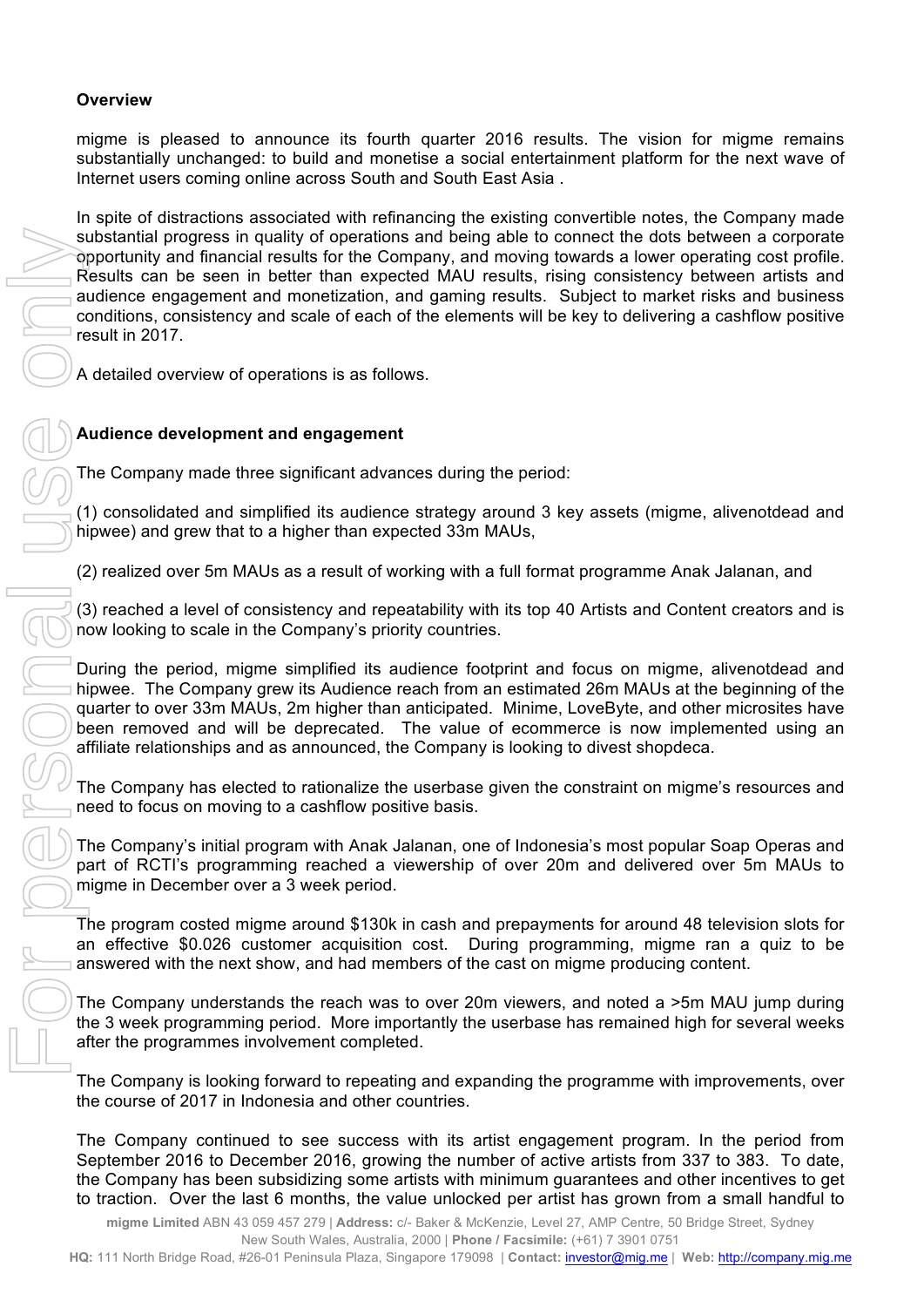over 170 monetising and over 40 meaningfully (the top in December driving nearly \$2,500 of value on the platform for the month). Through Product and Operations improvements, the Company is now looking to grow that core monetizing group from over 40 to a few hundred in 1Q2017 and being able to consistently monetize at several hundred dollars each.

If successful, then to look to grow to a few thousand artists and content creators in Q2 and substantially more in the second half of 2017.

From the success of the Company's key assets migme, alivenotedead and hipwee and its marketing initiatives through large format TV programming in the December 2016 quarter, migme will look to formalize the acquisition and engagement processes to ensure repeatability of outcomes . This will lead to a higher rate of organic growth in acquisition and engagement when combined with the product enhancements as outlined below

# **Product integration, operations and enhancements**

Over the quarter, there were four themes in product and operations:

(1) migme updated its mobile web and android clients, added games to the Funkey, and moved to reengineer many core systems,

(2) launched a further 2 games attached to the Funkey,

(3) commenced the programme with MOX (the accelerator and platform), and

(4) streamlined operations with a view of lowering the groups operating profile and posturing the business towards transforming audience engagement to meaningful revenues and ultimately profitability.

migme overhauled its mobile web client and android clients during the period delivering substantial reliability and speed improvements to each, and is looking to move the remaning web and IOS clinets to a common build framework in 1Q2017. Legacy support for Blackberry, Windows mobile has been deprecated and the Company will drop support for J2ME (ie, Feature phones) by mid 2017. As part of working with the MOX incubator and platform, the Company will update the UI/UX to a contemporary framework and is looking at delivering a range of video and other competitive services in 1Q2017.

Over 1Q2017, the Company plans to integrate Hipwee with migme. migme will be the chat, sharing and discussion platform. Hipwee is a content creator community in a Social News format with several thousand contributors and connected to other platforms. Integration means that conversations in other media means that through platform mechanics and product marketing, the Company can cross market to the audience various valuable experiences and build retained communities across the group.

As noted in prior announcements, migme had launched several games to increase engagement with users and widen the range of things to do on the platform and through the 'Funkey'. Most recently, it released *HighScore Bingo* and *Boat Royale* with more games to be released in the coming quarters. The Company notes the rise of video streaming applications, and is currently evaluating a range of video chatroom options for 1H2017. Updates to the mobile Web and Android clients allow greater levels of tracking and testing, and the Company is now achieving a meaningful yield rate on converting usage to drive other applications and monetizing events.

The Company commenced working with the Mobile-Only Accelerator (MOX) in improving the platform experience and engineering, with a view of being able to systematically track the lifetime value per user. As part of working with the MOX Accelerator and Platform, the Company will trial a push to than 3 million Android mobile users in 1Q2017, and if successful, then a further possible 30 million

**migme Limited** ABN 43 059 457 279 | **Address:** c/- Baker & McKenzie, Level 27, AMP Centre, 50 Bridge Street, Sydney New South Wales, Australia, 2000 | **Phone / Facsimile:** (+61) 7 3901 0751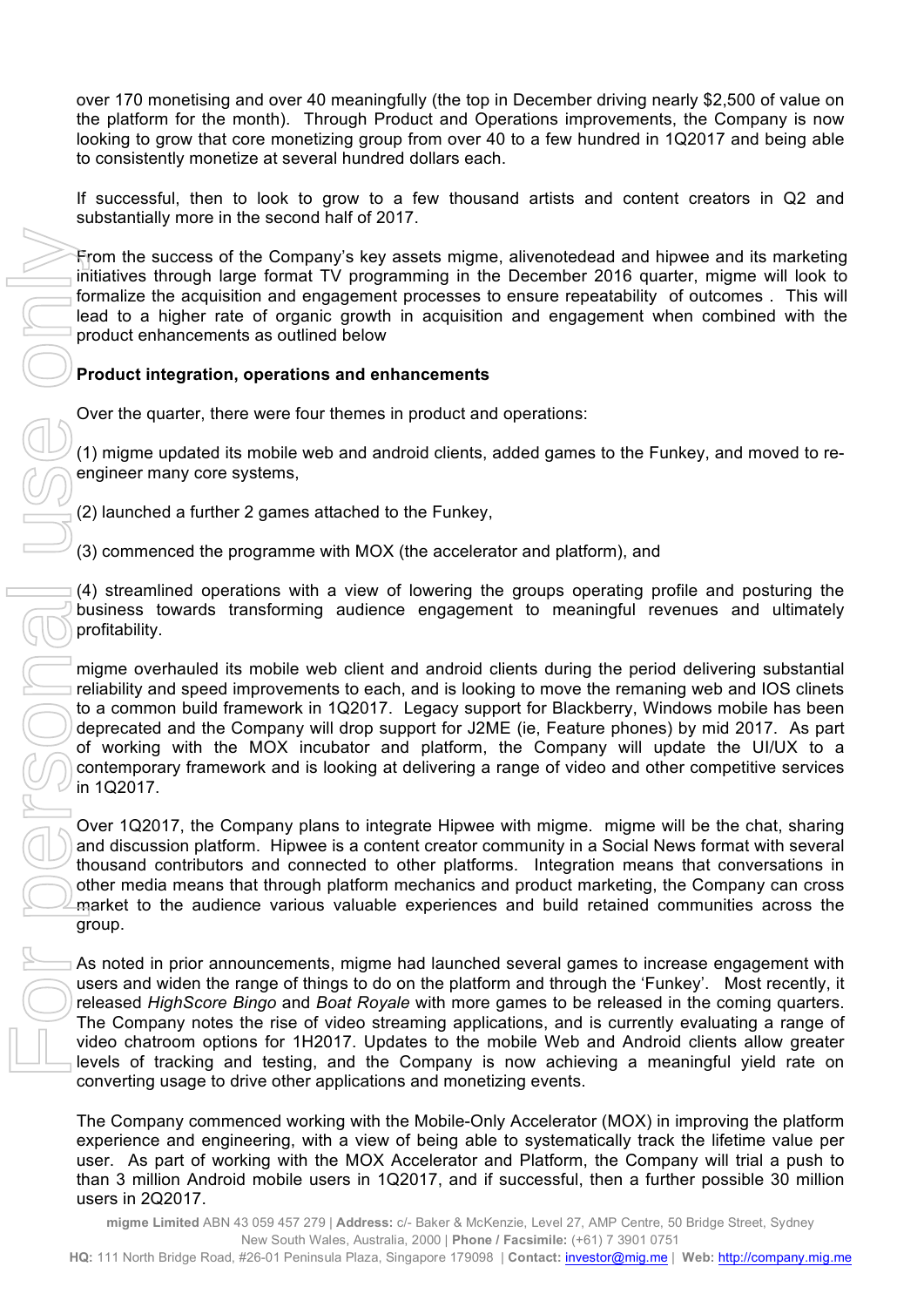In operations, the Company has moved from a constellation structure to a hybrid structure based on cross functional / cross country groups, and centralized common processes in Kuala Lumpur and Taiwan, moved to close the Singapore office. Savings are anticipated to bring the Company's operating cost profile below \$1m per month (down from over \$2m 9 months ago), without a material loss of business functionality.

Over the next quarter, the Company is looking to results from the MOX Accelerator to enable the business to gain greater levels of repeatability in Artist, Full Format programming, and Games within the userbase, complete the integration of migme, AliveNotDead, and Hipwee, and further gains from streamlining operations and lowering the Company's cost profile.

Social games such as Bingo monetize up to USD\$50 per paying user per month in the countries migme is targeting and given the size of migme's audience and reach, only a small percentage trialing, playing and playing games such as that may dramatically change the operating cashflows of the Company.

# **Finance**

The Company is aware of changes in capital market conditions and is working to balance the need to preserve and grow the valuable elements of its business – namely a significant and engaged audience – whilst converting traffic into a meaningful revenue footprint, whilst lowering the cost profile.

Over the period there are 4 key updates:

(1) refinancing of the convertible note and cash on hand,

(2) transformation of revenues,

(3) lower operating cost profile, and

(4) move to being able to operate on a cashflow positive basis.

The Company successfully completed a financing in August 2016, but has been distracted with refinancing a subsequent convertible note. As a result, the Company worked harder to rationalize sales operations resulting in a reduction in headline sales, as sales have moved partly to an affiliate model and working capital for the trade of games vouchers has been constrained, and the \$375k cash on hand result reflects the progressive financing of a notes series over 31 December. The Company has received \$1.1m of the \$8m note series to the date of this report, and is looking to complete the series this quarter.

The change in revenues reflects 3 processes: move from ecommerce to affiliate sales and as such sales are now processed off balance sheet, restriction of working capital and ability to affect games and games voucher sales, and gains from operations improvements. The Company expects that after refinancing the convertible note and after platform improvements, sales levels will return as game credits are sold through the platform, rather than along side it.

During the quarter, migme reduced its operating cash outflows to \$3.3m from \$6.7m in the previous quarter, with further falls expected in the coming quarters on an underlying basis. The Company has forecasted \$3.9m in gross operating cash outflows for the first quarter 2017 which reflects working capital movements, however underlying operating cash outflows are expected to be on par with the December quarter and under \$3.5m. In this estimate, no allowance has been made for contributions from sales (see next paragraph). As previously noted, migme is committed to further reducing operating costs and expects to have the full effects of recent cost savings reflected fully in run rate by Cover the person control is company is to control in the NOS Acceleration to enable<br>
This use the point of the cost of the cost of the operating for the operating for the company and the company and the company at the comp

> **migme Limited** ABN 43 059 457 279 | **Address:** c/- Baker & McKenzie, Level 27, AMP Centre, 50 Bridge Street, Sydney New South Wales, Australia, 2000 | **Phone / Facsimile:** (+61) 7 3901 0751

**HQ:** 111 North Bridge Road, #26-01 Peninsula Plaza, Singapore 179098 | **Contact:** investor@mig.me | **Web:** http://company.mig.me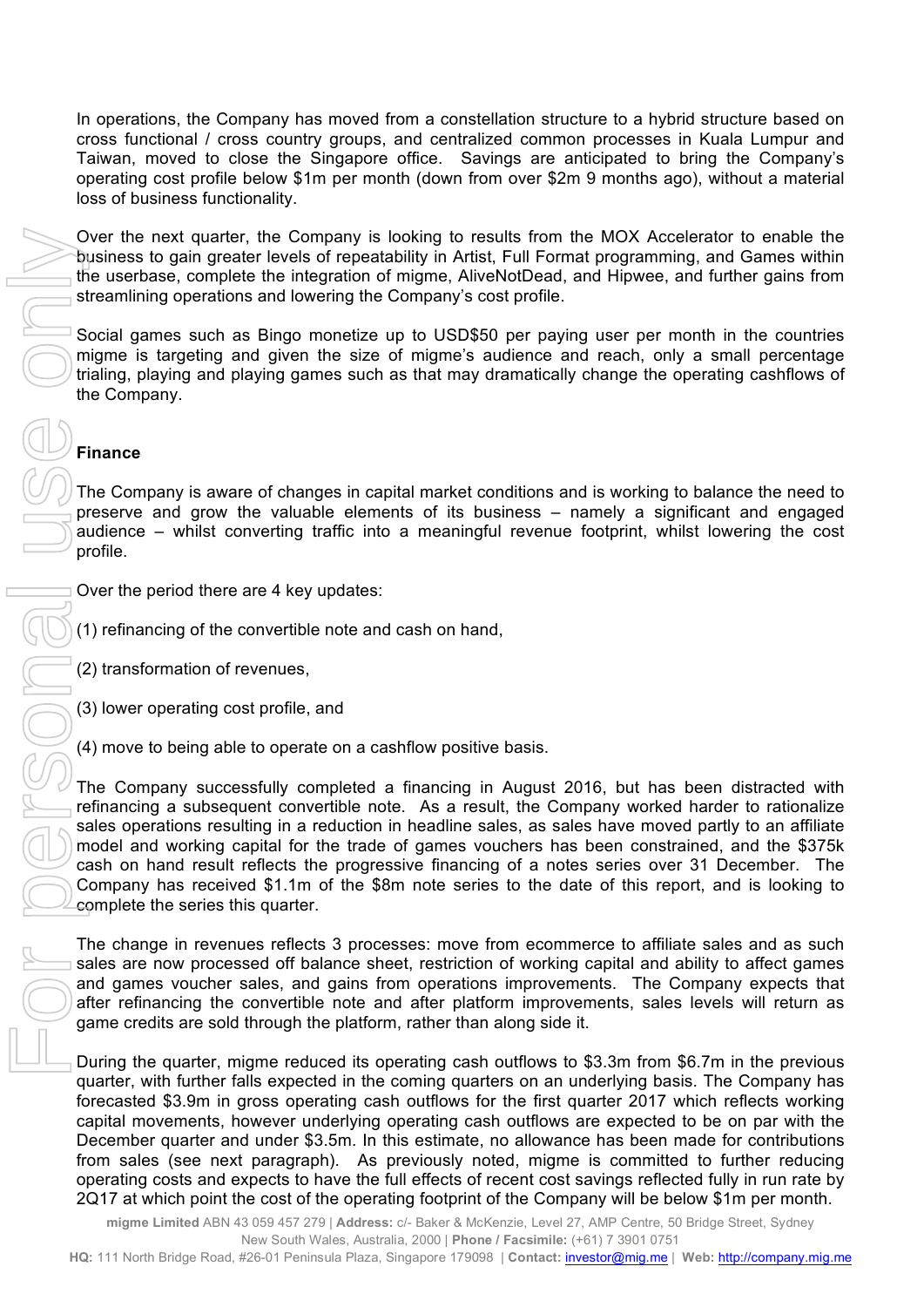The Company believes, if resourced accordingly, the up-scaling of its artist engagement program and games will allow it to achieve cashflow positive operations in 2017. (1) Operational consistency with artists and media engagement a several dozen driving several hundred dollars per month, and growing that to several thousand over the next two quarters may be possible. (2) Games such as Bingo and Boat Royale may monetize up to \$50 per paying user per month, and winning 50k users or more out of migme's reach in Indonesia alone is based on projected figures of MAUs and engagement. (3) Product and process improvements are worked on with the team at the MOX Accelerator. Any combination of the above 3 may dramatically grow sales and bring the Company into a positive cashflow operating position quickly.

#### **Looking ahead**

Over recent quarters, the Company has streamlined operations, established repeatability with full format programming partnerships and artist engagement, and games, and is looking at replication and scale in 1H2017. A full format programme partnership reaching over 20m viewers yielded over 5m MAUs to migme. Each of the top 40 Artists delivered several hundred dollars of sales per month. A paying user for a game may deliver up to \$50 per month each.

Getting to scale with artists, games and working with media has the potential to yield substantial results to the group in monthly active users, sales and being able to move to a cashflow operating position.

migme is excited about the progress of the Company and the platform and continues to reiterate its plans to achieve cashflow positive operations this year by aligning business operations to reach a large and meaningful user base that it can monetise. It believes that the successful balance of such activities will be important to replicate the success other companies such as LINE and WeChat have had in other markets. migme's business models is similar to these social entertainment businesses, albeit in a different market in Asia.

Lastly, the Company is currently evaluating alternatives to the ASX where capital markets are more aligned to and have closer proximity to the opportunities in south-east Asia. The Company looks forward to providing further updates on progress in this area going forward.

Should you have any questions or inquiries, please do not hesitate to contact migme via email at investor@mig.me.

Yours sincerely

Steven Goh CEO & Cofounder

^ Sources:

Tech Crunch: Report: Southeast Asia's internet economy to grow to \$200B by 2025 https://techcrunch.com/2016/05/24/report-southeast-asias-internet-economy-to-grow-to-200b-by-2025/ Economic Times: http://economictimes.indiatimes.com/tech/internet/indias-internet-users-to-double-to-730-million-by-2020-